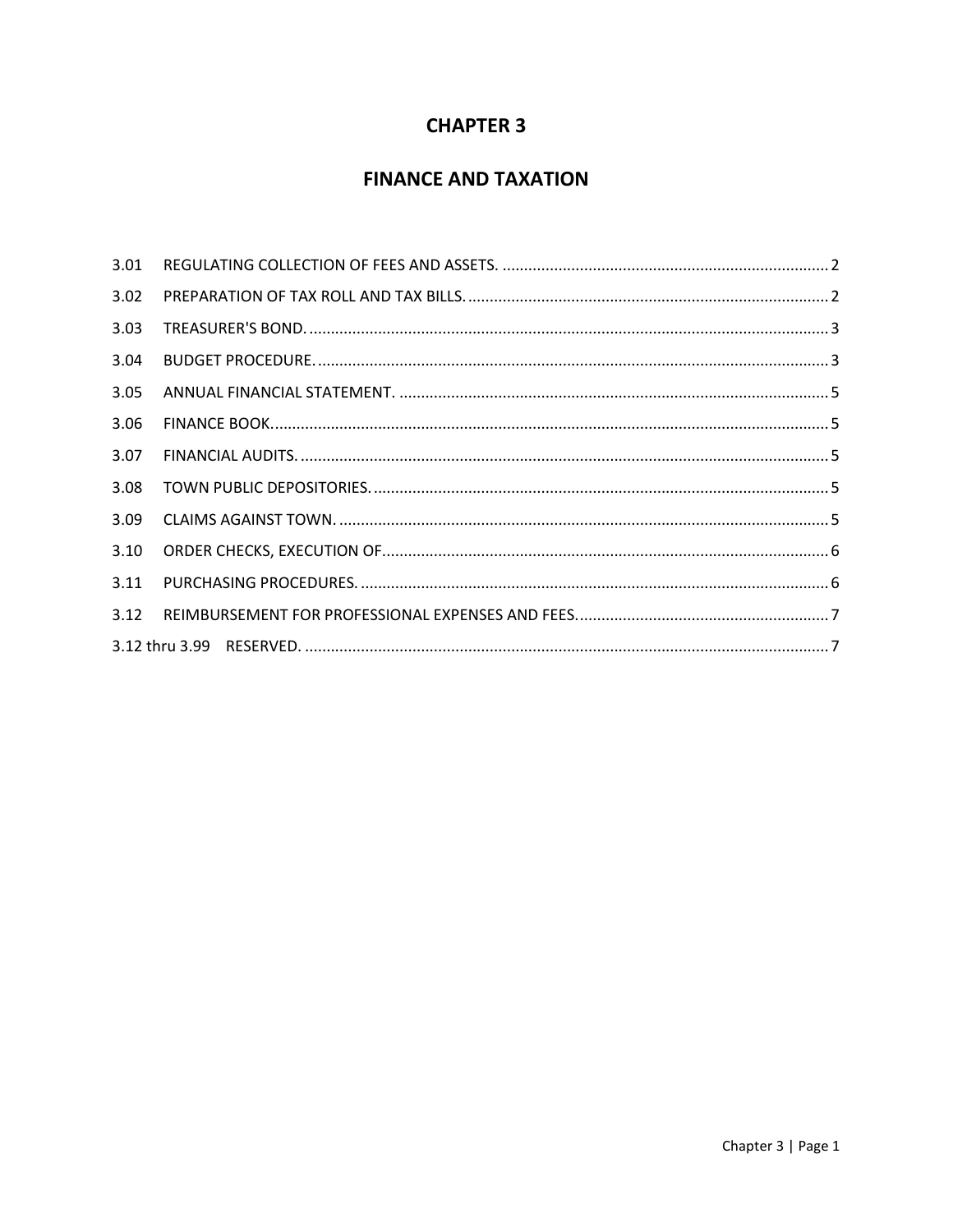<span id="page-1-0"></span>**3.01 REGULATING COLLECTION OF FEES AND ASSETS.** All fees, costs, fines, taxes, or other financial exchanges necessitated in the regular course of Town business shall be paid at the Town Hall or designate Town P.O Box.

#### <span id="page-1-1"></span>**3.02 PREPARATION OF TAX ROLL AND TAX BILLS.**

- 1) TAX ROLL. The Town Clerk shall prepare the tax roll which shall contain the information required under §70.65(2), Wis. Stats., and the format of the tax roll shall conform to the form prescribed by the Wisconsin Department of Revenue under §70.09(3), Wis. Stats.
- 2) PROPERTY TAX BILLS. The Monroe County Treasurer shall prepare the real and personal property tax bills prescribed by the Wisconsin Department of Revenue. The tax bills shall contain the information required under §74.09(3). (3m) and (4m), Wis. Stats., and shall be mailed by the Town Treasurer to each property taxpayer or the taxpayer's designee as prescribed in §74.09(5), Wis. Stats.
- 3) ALTERNATIVE CLAIM PRODEDURE FOR REFUNDS OF TAX PAYMENTS IN EXCESS OF TAX BILL AMOUNTS.
	- a) Purpose and Intent. It is the declared intent of this ordinance that tax payments made in excess of the tax bill amounts shall be refunded pursuant to the procedures established under this ordinance within fifteen (15) business days of the payments. Further it is the declared intent that this policy shall be in full force and effect upon adoption by the Town Board, with the purpose of complying with Sec. 74.03(2) of Wis. Stats.
	- b) Authority. This ordinance is adopted pursuant to the authority granted to town boards under Sec. 60.44(2) of Wis. Statutes to adopt an alternative claim procedure for approving financial claims against the Town which are in the nature of bills and vouchers.
	- c) Required Procedures of Treasurer upon payment of excess amount over tax bill amount. Pursuant to Sec. 60.34 of Wis. Statutes, upon receipt of tax payments in excess of the tax bill, the Town Treasurer shall deposit as soon as practicable all payments in the name of the Town in public depositories designated by the Town Board. Upon verification by the Town Treasurer that the payment as deposited has cleared and not been returned as insufficient funds, but not later than ten (I0) days after depositing, the Treasurer shall notify the Town Clerk in writing: the name and mailing address of the taxpayer for whom a refund in excess of the tax bill amount is due, the amount of the refund in excess of the tax bill, the date payment was received, and a statement that the payment as made has cleared and not been returned as insufficient funds.
	- d) Required Procedure of Clerk upon notification from Treasurer of excess payment of tax bill amount. Pursuant to Sec. 60.34 of Wis. Statutes upon receipt of tax payments in excess of the tax bill, the Town Treasurer shall deposit as soon as practicable all payments in the name of the Town in public depositories designated by the Town Board. Upon written notification from the Town Treasurer that a taxpayer has made a tax payment in excess of the tax bill amount, the Town Clerk shall issue the normal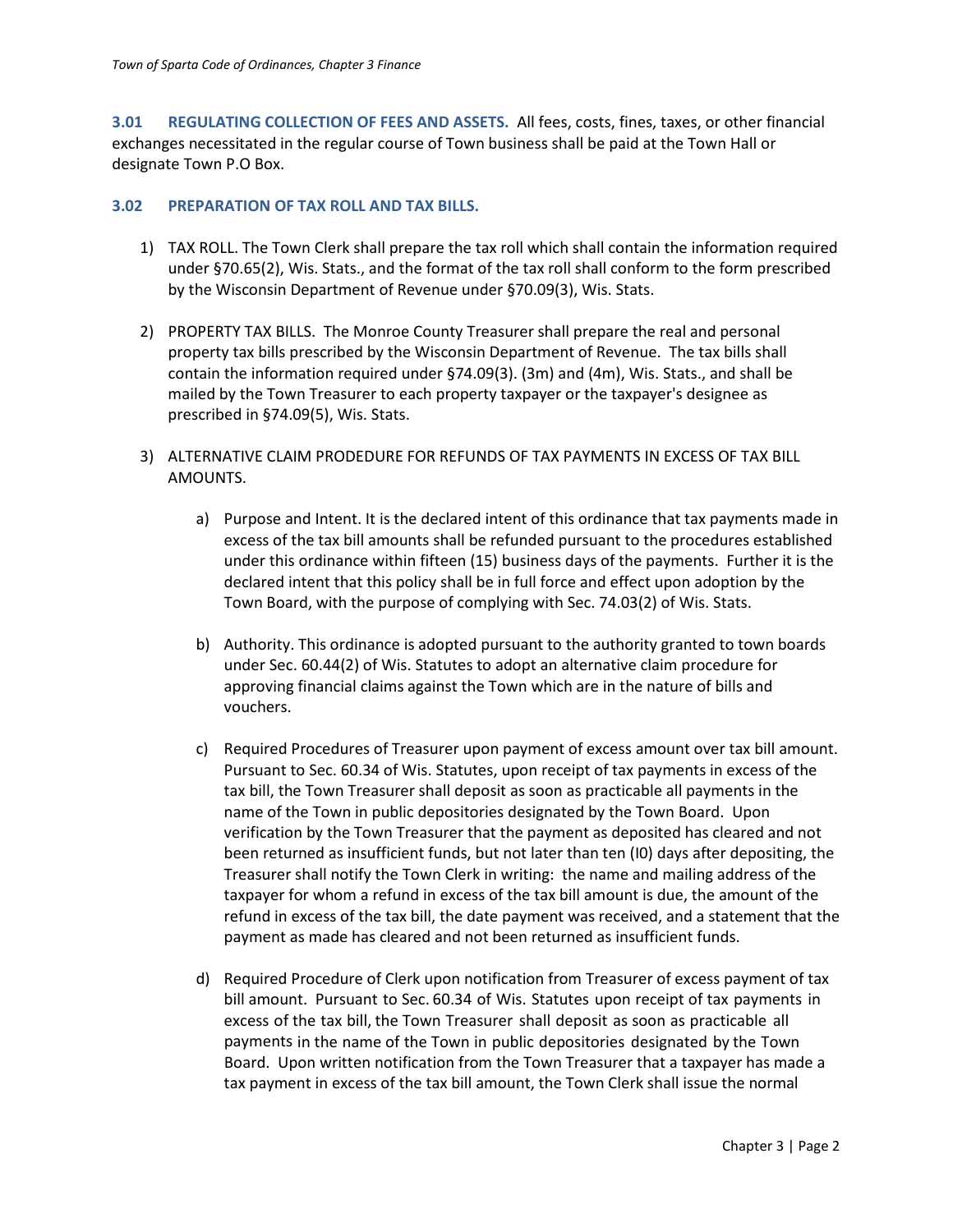voucher or authorization for payments of the refund of the excess amount over the tax bill amount upon finding the following:

- 1. Funds are available to pay the bill, assuming the tax payment has cleared and not been returned as is evidenced by the Treasurer's notice.
- 2. The Town Board has authorized the refund of excess tax payments as established by the adoption of this ordinance.
- 3. The refund is due in the amount noticed by the Town Treasurer as a tax payment in excess of the amount of the tax bill.
- 4. The refund is a valid claim against the Town, being a payment in excess of the tax bill amount.
- 5. Further the Town Clerk shall prepare monthly, to be submitted to the Town Board at each monthly board meeting, a list of claims paid under this procedure, listing the amount of the claims, the date paid, the name of the taxpayer/claimant, and that the payment was a refund for excess tax payment.
- e) Issuance of disbursement from local treasury. Upon approval of a voucher (or proper authorization) by the Town Clerk under the procedures listed in Sec. d above, a refund check payable to the taxpayer/claimant named in the voucher or authorization and in the amount approved shall be written by the Town Clerk and countersigned by the Town Treasurer and the Town Chairperson, pursuant to Sec. 66.0607 of Wis. Statutes shall be issued not later than fifteen (15) business days from the date the tax payment was received by the Town Treasurer as noticed by the Town Treasurer in Sec. c above.
- f) Mailing or delivery of refund check to taxpayer/claimant. Upon issuance of the proper countersigned refund check, pursuant to the procedures in this ordinance, the refund check shall be delivered to the taxpayer/claimant or mailed to the last known mailing address of the taxpayer/claimant by the Town Treasuer.

<span id="page-2-0"></span>**3.03 TREASURER'S BOND.** The Town Treasurer shall file a surety bond in the amount set by the Town Board with surety approved by the Town Chairperson as required under §70.67(1), Wis. Stats.

#### <span id="page-2-1"></span>**3.04 BUDGET PROCEDURE.**

- 1) FISCAL YEAR; ANNUAL BUDGET. The Town of Sparta fiscal year is the calendar year. The Town budget shall be adopted annually.
- 2) PREPARATION. Annually, on or before November 15, the Town Chairperson, with the assistance of the Town Clerk and the Town Treasurer, shall prepare a proposed budget for the ensuing year for the consideration of the Town Board. Before preparing the proposed budget, the Chairperson shall consult with committee heads and applicable Town employees to determine the total amount to be recommended in the budget for each Town department or activity.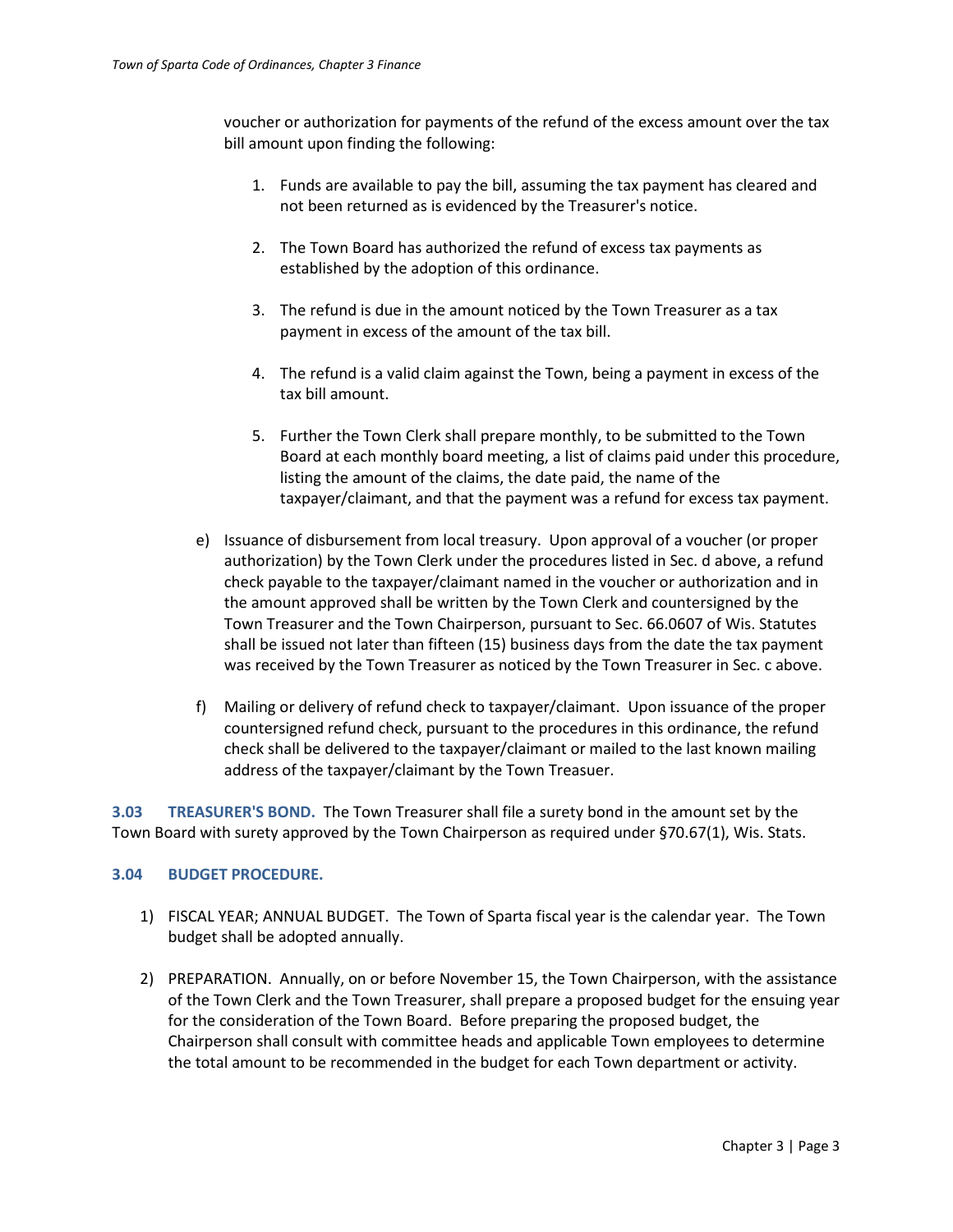- 4) ELEMENTS OF BUDGET. On or before November 15 each year, the Town Board, with the assistance of the Clerk and the Treasurer, shall prepare a proposed budget presenting a financial plan for conducting the affairs of the Town for the ensuing calendar year. The budget shall include the following information:
	- a) EXPENDITURES. The estimated expense of conducting each activity of the Town for the ensuing fiscal year and corresponding items for the current year and last preceding fiscal year, with reasons for increase and decrease recommended as compared with appropriations for the current fiscal year.
	- b) INCOME FROM OTHER SOURCES. An itemization of all anticipated income of the Town from sources other than general property taxes and bonds issued, with a comparative statement of the amounts received by the Town from each of the same or similar sources for the last preceding and current fiscal year.
	- c) TAX REVENUES. An itemization of the amount of money to be raised from general property taxes which, with income from other sources, will be necessary to meet the proposed expenditures.
	- d) Such other information as may be required by the Town Board.
- 5) BUDGET SUMMARY. The Town Clerk shall prepare a summary of the budget, shall post the notice required under §65.90(3)(a), Wis. Stats., and shall provide a reasonable number of copies of the detailed budget thus prepared for distribution to citizens. Pursuant to §65.90(3)(b), Wis. Stats., the budget summary shall include the following:
	- a) All expenditures, by major expenditure category.
	- b) All revenues, by major revenue source.
	- c) Any financing source and use not included under pars. (a) and (b) above.
	- d) All beginning and year-end fund balances.
	- e) The percentage change between the budget of the current year and the proposed budget.
- 6) PUBLIC HEARING AND ADOPTION. The Town Board shall hold a public hearing on the budget, as required by §65.90, Wis. Stats. Following the public hearing, the Board shall adopt the budget at a special Town Board meeting; the Town electors shall thereafter adopt the tax levy at a special Town meeting.
- 7) CHANGES IN ADOPTED BUDGET. The Town Board may, pursuant to §65.90(5), Wis. Stats., by a 2/3 vote of the entire membership, transfer any portion of an unencumbered balance of an appropriation to any other purpose or object.
- 8) EXPENDITURES LIMITED BY ANNUAL APPROPRIATIONS. No money shall be drawn from the Treasury of the Town nor shall any obligation for the expenditure of money be incurred, except in pursuance of the annual resolution, or of such resolution when changed as authorized by sub. (6) above. At the close of each fiscal year, any unencumbered balance of an appropriation shall revert to the general fund and shall be subject to reappropriation; but appropriations may be made by the Town Board, to be paid out of the income of the current year, in furtherance of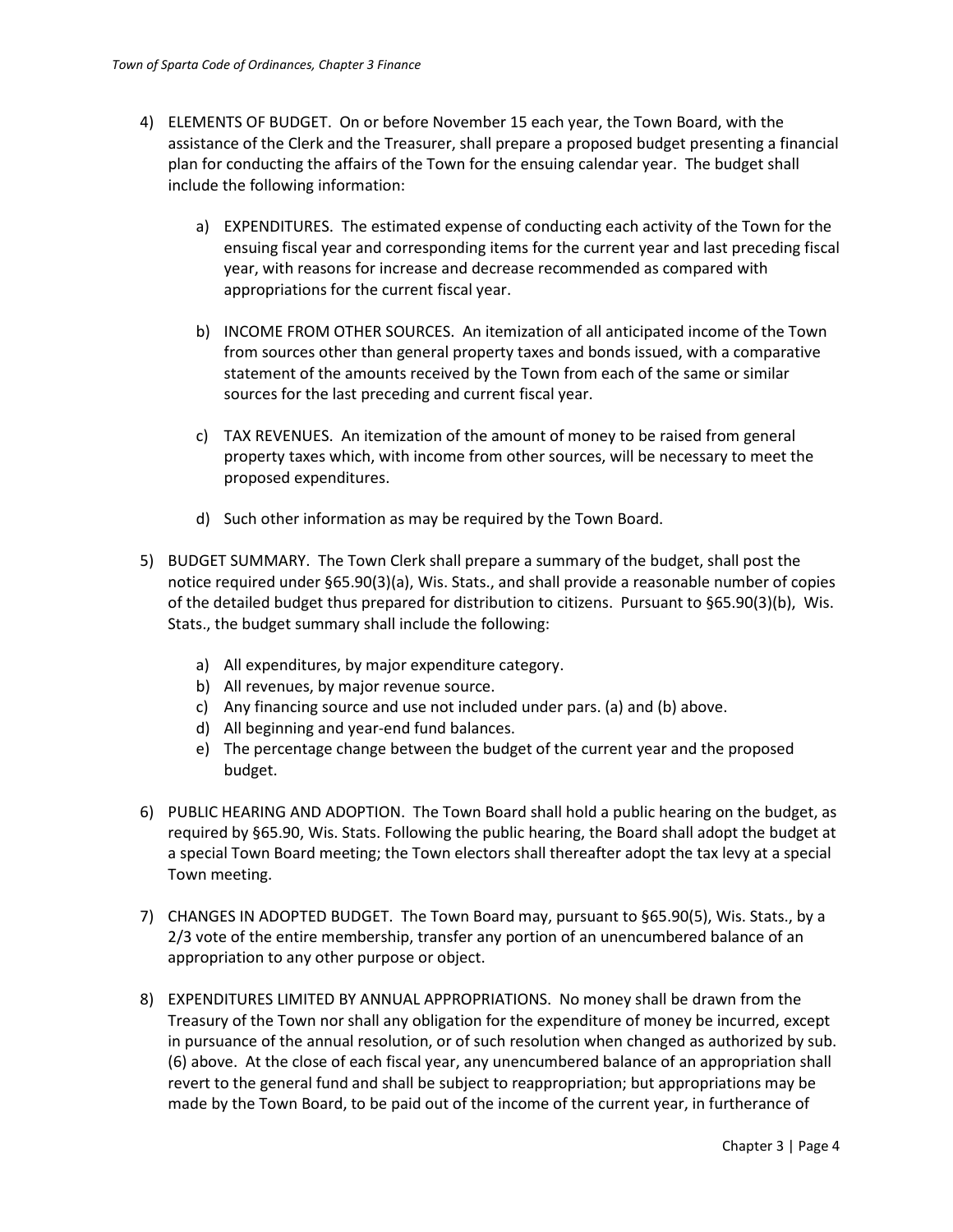improvements or other objects or works which will not be completed within such year, and any such appropriation shall continue in force until the purpose for which it was made shall have been accomplished or abandoned.

9) BUDGET ADMINISTRATION. Budget execution shall be administered by procedures approved by the Town Board.

<span id="page-4-0"></span>**3.05 ANNUAL FINANCIAL STATEMENT.** The Town Board annually shall prepare a statement of the financial condition of the Town and present the statement to the annual town meeting. In preparing the statement, the Town Board may provide for assistance by any person. The statement shall include the previous year's revenues and expenditures and the current indebtedness of the Town.

<span id="page-4-1"></span>**3.06 FINANCE BOOK.** The Town Treasurer shall maintain a finance book under §60.33(3), Wis. Stats.

<span id="page-4-2"></span>**3.07 FINANCIAL AUDITS.** The Town Board may provide for financial audits under §66.0605, Wis. Stats.

<span id="page-4-3"></span>**3.08 TOWN PUBLIC DEPOSITORIES.** Pursuant to Wis. Stats. Chapter 60.46, the Town Board shall, from time to time, designate public depository for the Town of Sparta by resolution. The Treasurer and the treasurer's surety are not liable for loss of money deposited in the name of the Town in said public depository. Interest accruing from town money in the public depository shall be credited to the Town.

#### <span id="page-4-4"></span>**3.09 CLAIMS AGAINST TOWN.**

- 1) CLAIMS TO BE CERTIFIED. Prior to submission of any account, demand or claim to the Town Board for approval of payment, the Town Treasurer shall certify that the following conditions have been met:
	- a) Funds are available pursuant to the budget.
	- b) The item or service was duly authorized by the proper official or agency and has been received or rendered in accordance with the local procurement policy.
	- c) The claim is accurate in amount, and a proper charge against the treasury.
- 2) TOWN BOARD APPROVAL OF CLAIMS. No claim or demand against the Town, except as provided in Subsection (3) of this Section, shall be paid until it has been approved by the Town Board and an order drawn on the Town Treasury. Every claim shall be itemized and certified as provided in Subsection (1). After auditing, the Town Board shall approve or disapprove each claim. The resolution approving of the claims shall show to whom, for what purpose and the amount of every claim approved and shall be on record with the Town Clerk.
- 3) SPECIAL PROCESSING OF CLAIMS. When a verified emergency expenditure is required, which is declared by the provisions of Chapter 5, the Town Treasurer has authorization to approve cash disbursements up to twenty-five thousand dollars (\$25,000.00) with Town Chairperson approval. The Treasurer shall require written explanation/justification from the affected Town employees/agents. The Treasurer shall provide a list of such disbursements to the Town Board, along with the regular bills list, for the next regularly scheduled Town Board Meeting.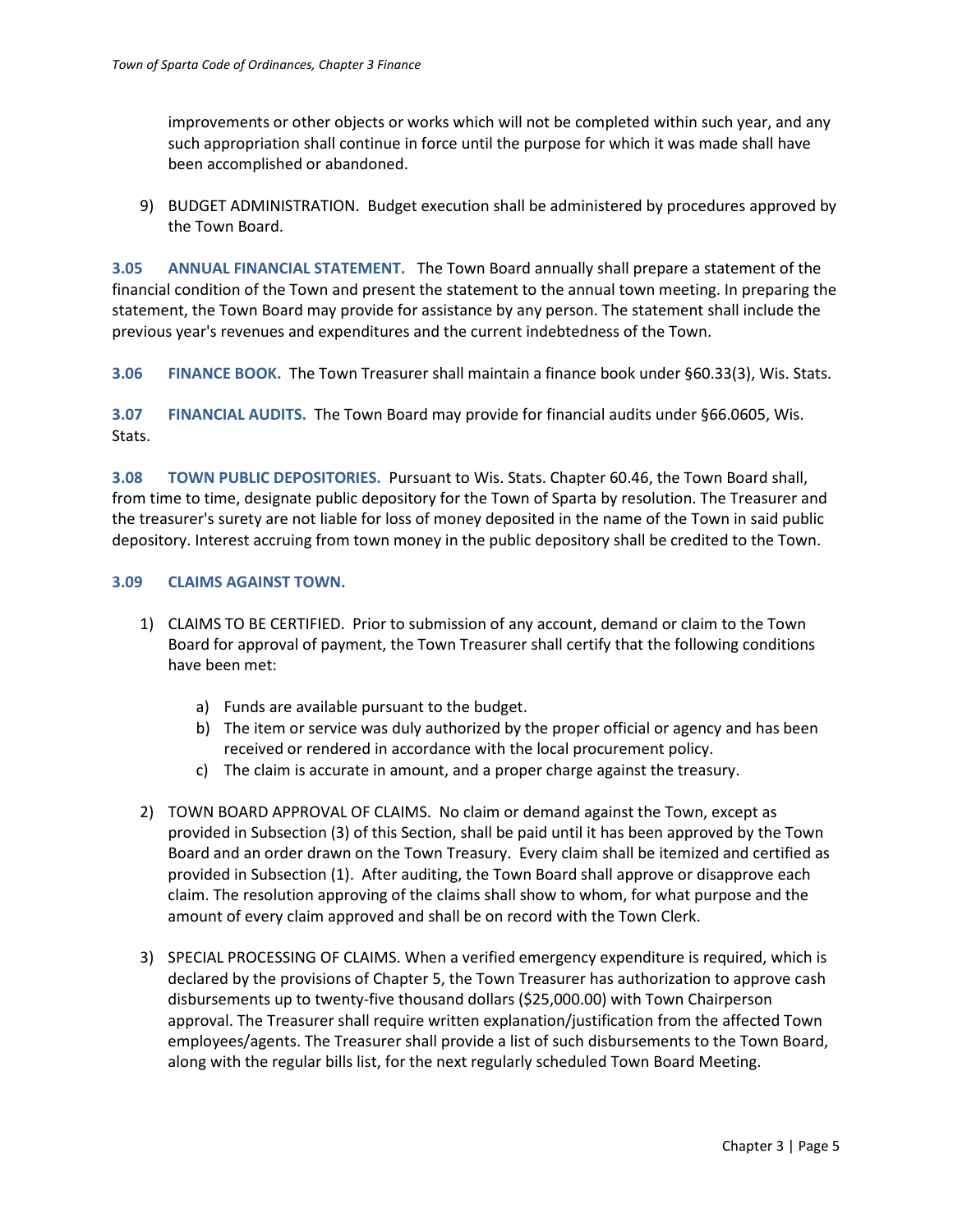The Town Treasurer may make such immediate payments as may be necessary for weekly or semimonthly payrolls, social security, health and life insurance premiums, contracted services, utility bills and bills allowing for a discount or to avoid a penalty.

4) METHOD OF INCURRING CLAIMS. All actions which result in the appropriation of money or creating a charge against the Town, unless previously authorized by the Town Board through the budget process, including any claim that exceeds the budgeted amount shall require a twothirds (2/3) vote of the entire membership of the Board, except in cases of emergency. Additionally, all actions which result in a cost to the Town shall be discussed with the initial action and need to meet the aforementioned requirements. The action taken must incorporate the necessary budget transfer/amendment in the resolution appropriating the funds/charge.

<span id="page-5-0"></span>**3.10 ORDER CHECKS, EXECUTION OF.** All disbursements of the Town shall be by order check which shall not be valid unless signed by the Town Clerk and the Town Treasurer and countersigned by the Town Chairperson, except that the Treasurer's signature shall be sufficient for the Investor's Choice Accounts of Town depositories.

## <span id="page-5-1"></span>**3.11 PURCHASING PROCEDURES.**

- 1) The purchase of materials and supplies, the anticipated cost of which is under \$500.00, may be made by the Town Clerk, the Town Treasurer and the Town Road Patrolman without the approval of the Town Chairperson or any other Town Board members. "Materials and supplies" include paper, stationary, postage, office supplies, cleaning materials and supplies, maintenance materials, equipment repairs and other like and similar items. Such purchases shall be approved by the Town Treasurer for fund/budget availability prior to the purchase.
- 2) The purchase of materials and supplies, permanent personal property and services, the anticipated cost of which is between \$500.00 and \$1,000.00, shall be authorized by the Chairperson and purchases over \$1,000.00 shall be approved by the Town Board.
	- a) "Permanent personal property" includes furniture, furnishings, typewriters, calculating equipment, small machines, parts, tools and equipment or any other property used for Town purposes which customarily has a use life of more than one year.
	- b) Purchases under this subsection may be made on the open market and directly from a dealer, or supplier, without obtaining sealed quotations, but such purchases shall be made, when possible, after multiple quotations or proposals have been obtained.
- 3) The purchase of materials and supplies or permanent personal property, the anticipated cost of which is between \$2,000.00 and \$5,000.00, shall be made by the Town Board after obtaining, when- ever possible, at least three (3) quotations.
- 4) Public contracts, the estimated cost or amount of which will exceed \$5,000, shall, as required by §60.47; Wis. Stats., be let, pursuant to §66.0901, Wis. Stats. Public contracts with an estimated cost of more than \$5,000.00, but not more than \$25,000.00, shall be let only if a Class I notice is given pursuant to Ch. 985, Wis. Stats.